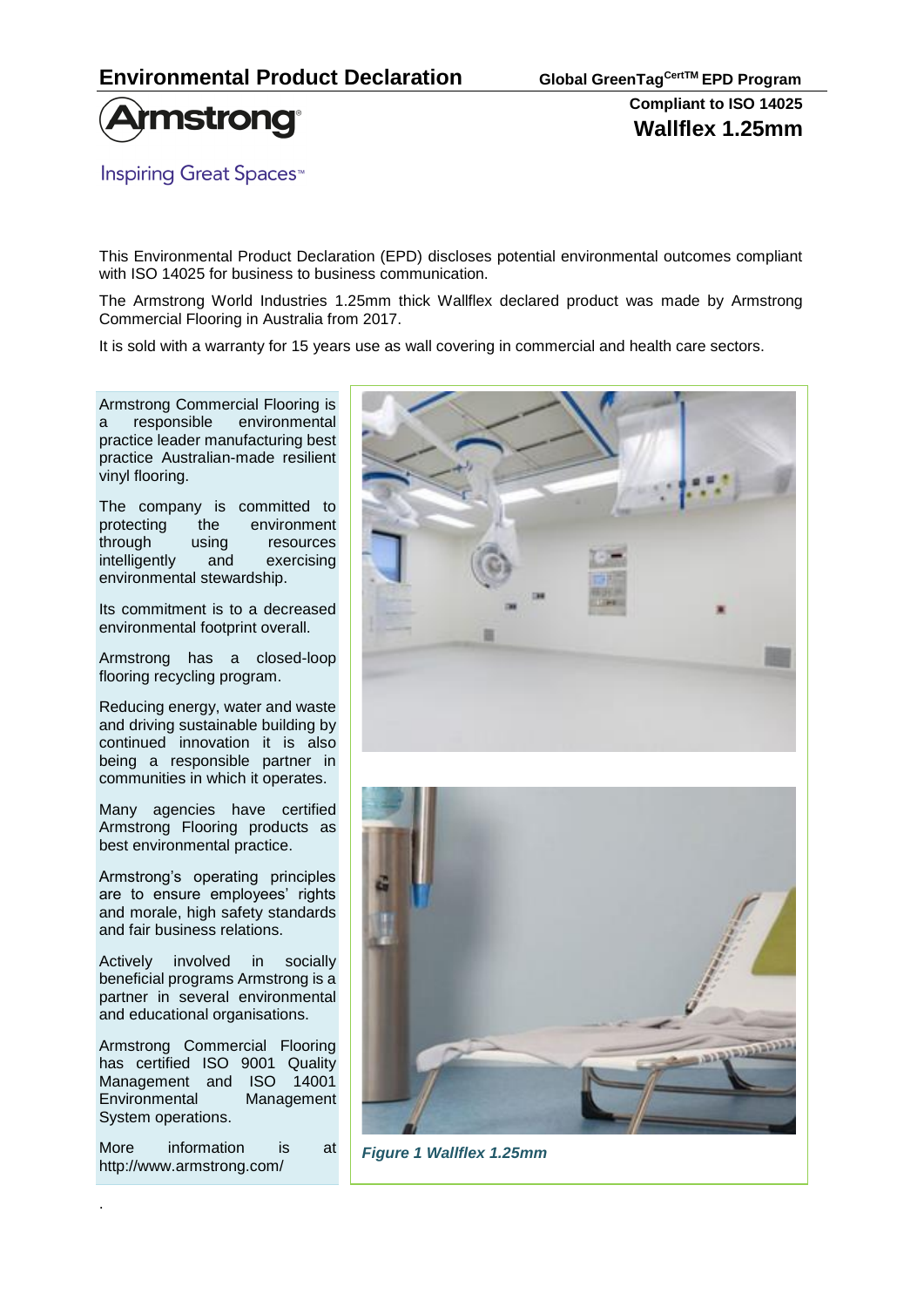

**Inspiring Great Spaces<sup>™</sup>** 

#### **Table of Contents**

| <b>Heading</b> | Page |
|----------------|------|
|                |      |
|                |      |
|                |      |
|                |      |
|                |      |
|                |      |
|                |      |
|                |      |
|                |      |
|                |      |
|                |      |
|                |      |
|                |      |
|                |      |

Different program EPDs may not be comparable as e.g. Australian transport is more than elsewhere. **Further explanatory information is found at** <http://www.globalgreentag.com/> or contact: [certification1@globalgreentag.com](mailto:certification1@globalgreentag.com) © This EPD remains the property of Global GreenTag Pty Ltd.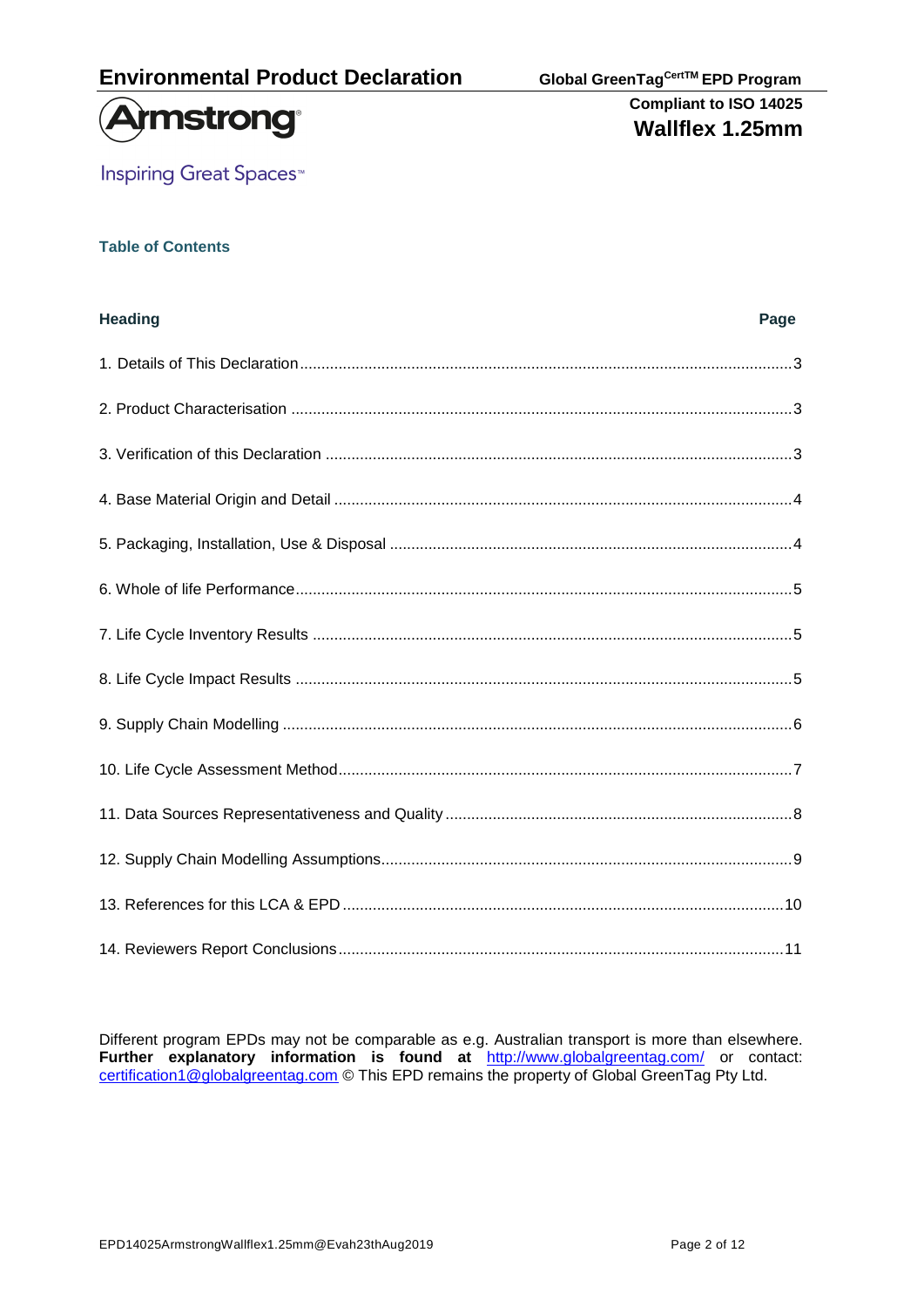

**Inspiring Great Spaces<sup>™</sup>** 

## **1. Details of This Declaration**

| <b>Program</b><br><b>Operator</b> | GreenTag Global Pty Ltd hereafter called Global GreenTag noted at<br>www.globalgreentag.com |
|-----------------------------------|---------------------------------------------------------------------------------------------|
| <b>EPD Number</b>                 | AWF-2019-WLL-01                                                                             |
| Date issue                        | 26 July 2019                                                                                |
| <b>Validity</b>                   | 26 July 2022                                                                                |
| <b>Reference PCR</b>              | Compliant with Room Lining PCR: RL 2019 v1                                                  |
| <b>Time</b>                       | Made and sold from 2017 for 20 years use                                                    |
| Geography                         | Made in Australia. Uses are assumed as for Australasia                                      |
| <b>Application</b>                | Commercial and Health Care building interiors                                               |
| <b>Declared unit</b>              | Wallflex 1.25mm wall covering /kg cradle to gate                                            |
| <b>Functional unit</b>            | Twenty years use of 1.25mm Wallflex wall cladding 2.1 kg/m <sup>2</sup> cradle to grave     |

## **2. Product Characterisation**

**Definition** Armstrong Flooring Wallflex 1.25mm wall covering for commercial and health care sectors AS/NZS 3837-1998 Method of Test for Heat and Smoke Release Rates for Materials and<br> **Standard** Products using an Owgan Consumption Colorimates Products using an Oxygen Consumption Calorimeter

## **3. Verification of this Declaration**

This EPD was approved on 05 07 2019 according to requirements of ISO14025 8.1.3b.

| <b>Role</b>                              | <b>Name</b>    | <b>Position</b>                                   | <b>Signature</b>    |
|------------------------------------------|----------------|---------------------------------------------------|---------------------|
| <b>PCR Review</b><br><b>Chair</b>        | Murray Jones   | Ecquate Pty Ltd CEO                               |                     |
| <b>LCI &amp; LCA</b><br><b>Developer</b> | Delwyn Jones   | The Evah Institute CEO                            | Jehyn Jones         |
| <b>EPD Developer</b>                     | Mathilde Vlieg | VliegLCA                                          | $amm^{10}_{472019}$ |
| 3rd Party LCI<br><b>Verifier</b>         | Omar Biaz      | Global GreenTag Lead<br>Assessor and LCI Verifier | 50972095            |
| <b>Internal EPD</b><br><b>Audit</b>      | David Baggs    | Global GreenTag CEO &<br>Program Director         |                     |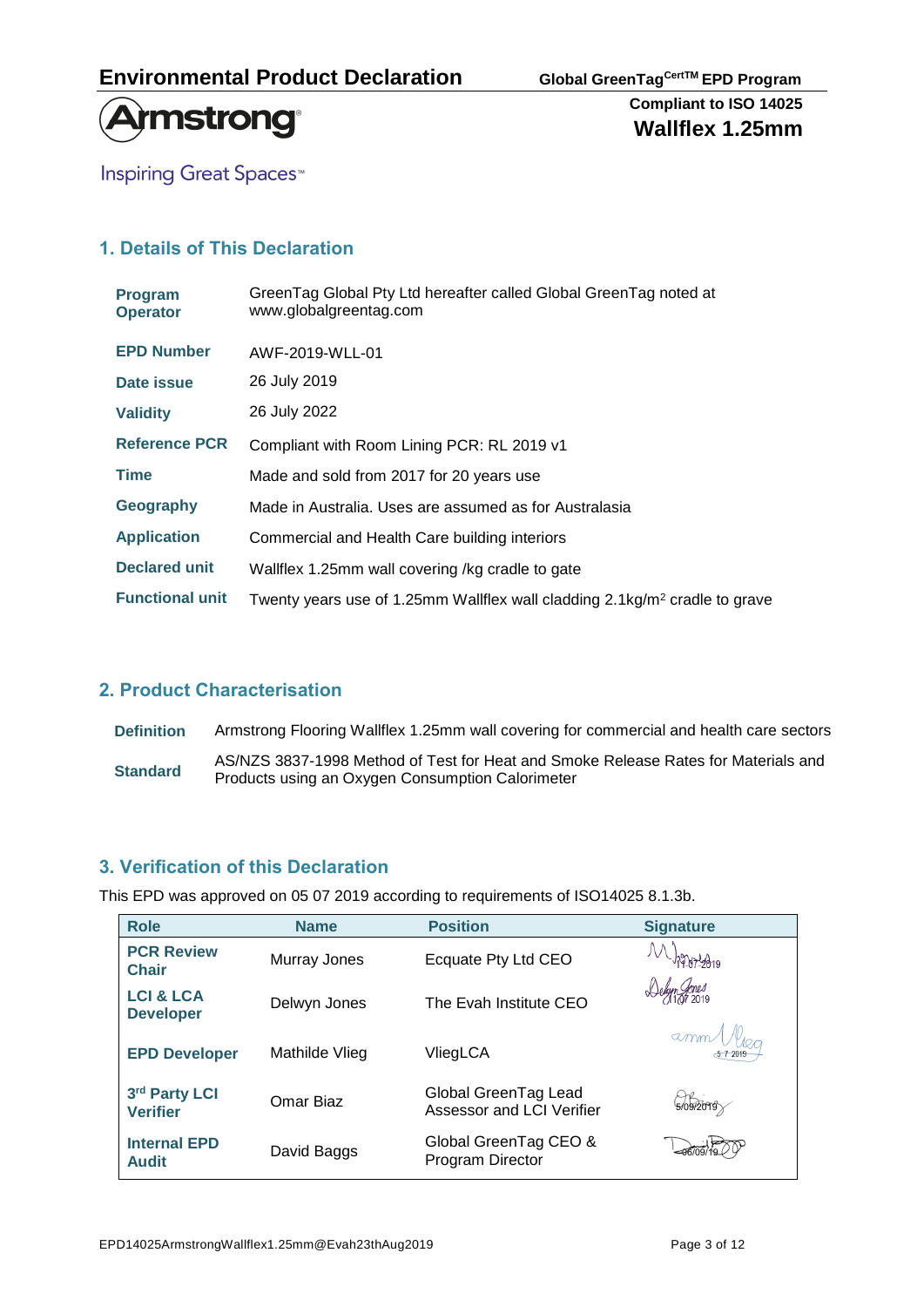

**Inspiring Great Spaces<sup>™</sup>** 

## **4. Base Material Origin and Detail**

Table 1 lists key components by function, type, key supply chain operations, origin and % mass share.

| <b>Table 1 Base Material</b> |                          |                                 |             |              |
|------------------------------|--------------------------|---------------------------------|-------------|--------------|
| <b>Function</b>              | <b>Name</b>              | <b>Source</b>                   | range       |              |
| <b>Filler</b>                | Limestone                | Mine, Crush, Sieve & Haul       | Australia   | >60<65       |
| <b>Binder</b>                | <b>Suspension PVC</b>    | Extract, Chlorinate, Polymerise | Pacific Rim | $>20$ < 25   |
| <b>Plasticiser</b>           | Dioctyl Terephthalate    | Drill, Farm, Extract, Blend     | Australia   | >5.0 < 10    |
| <b>Coating</b>               | Polyurethane             | Drill, Farm, Refine, Polymerise | Singapore   | >1.5 < 2.0   |
| <b>White</b>                 | Titania                  | Mine, Digest, Separate, Coat    | Australia   | $>1.0$ < 1.5 |
| <b>Plasticiser</b>           | Dioctyl Adipate          | Drill, Farm, Extract, Blend     | Pacific Rim | >0.5 < 1.0   |
| <b>Stabiliser</b>            | Epoxidized soybean oil   | Farm, Press, Refine, Mill       | Pacific Rim | >0.5 < 1.0   |
| <b>Stabiliser</b>            | Calcium Zinc Stearate    | Mine, Farm, Press, Refine, Mill | Australia   | >0.5 < 1.0   |
| <b>Dispersant</b>            | Acrylic                  | Drill, Polymerise, Extract, Mix | Australia   | >0.5 < 1.0   |
| <b>Flow Agent</b>            | Petrol mix               | Drill, Refine, Blend            | China       | >0.1 < 0.25  |
| <b>Lubricant</b>             | Ca Stearate              | Mine, Farm, Press, Refine, Mill | Australia   | >0.1 < 0.15  |
| <b>Colour</b>                | Inorganic Pigment        | Acquire, Recycle, Sieve, Mill   | Global      | < 0.1        |
| <b>Colour</b>                | Organic Pigment          | Drill, Extract, Sieve, Mill     | Global      | < 0.1        |
| <b>Matte Agent</b>           | <b>Silicates</b>         | Drill, Extract, Sieve, Mill     | Pacific Rim | < 0.1        |
| <b>Emulsifier</b>            | <b>Stearic Acid</b>      | Farm, Press, Refine, Blend      | Indonesia   | < 0.1        |
| <b>Leveller</b>              | Acetylenic diol          | Drill, Farm, Extract, Blend     | Singapore   | < 0.1        |
| <b>Thickener</b>             | Urethane, Starch & Water | Drill, Farm, Refine, Polymerise | Global      | < 0.01       |
| <b>Defoamer</b>              | Silicones                | Drill, Extract, Polymerise, Mix | Global      | < 0.01       |

### **5. Packaging, Installation, Use & Disposal**

| <b>Packaging</b>                                   | Cardboard forms & cartons, plastic wrap & strapping on reused pallets.                                                                                            |
|----------------------------------------------------|-------------------------------------------------------------------------------------------------------------------------------------------------------------------|
| <b>Service life</b>                                | Residential and commercial refits vary but 20-year life is assumed typical.                                                                                       |
| <b>Environmental</b><br><b>Health &amp; Safety</b> | Apart from compliance to occupational and workplace health safety and<br>environmental laws no additional personal protection is considered essential.            |
| <b>Scrap</b>                                       | Mill off-cuts are minimised. Installation scrap of 5% is assumed to landfill.                                                                                     |
| <b>Clean &amp;</b><br><b>Maintain</b>              | The recommended cleaning and maintenance raise no ecosystem or human<br>health concerns. Care and maintenance guides are on company websites.                     |
| <b>Scenario</b>                                    | Weekly detergent spray, light mop, monthly wet machine scrub and cloth dry.                                                                                       |
| <b>Recycling</b>                                   | Post-consumer & post-industrial scrap is reworked into new product.                                                                                               |
| <b>Re-use</b><br><b>Disposal</b>                   | This study assumes 60% product is serviceable for reuse over 40 more years.<br>It assumes 30% is recycled. Incineration is rare in Australia so none is modelled. |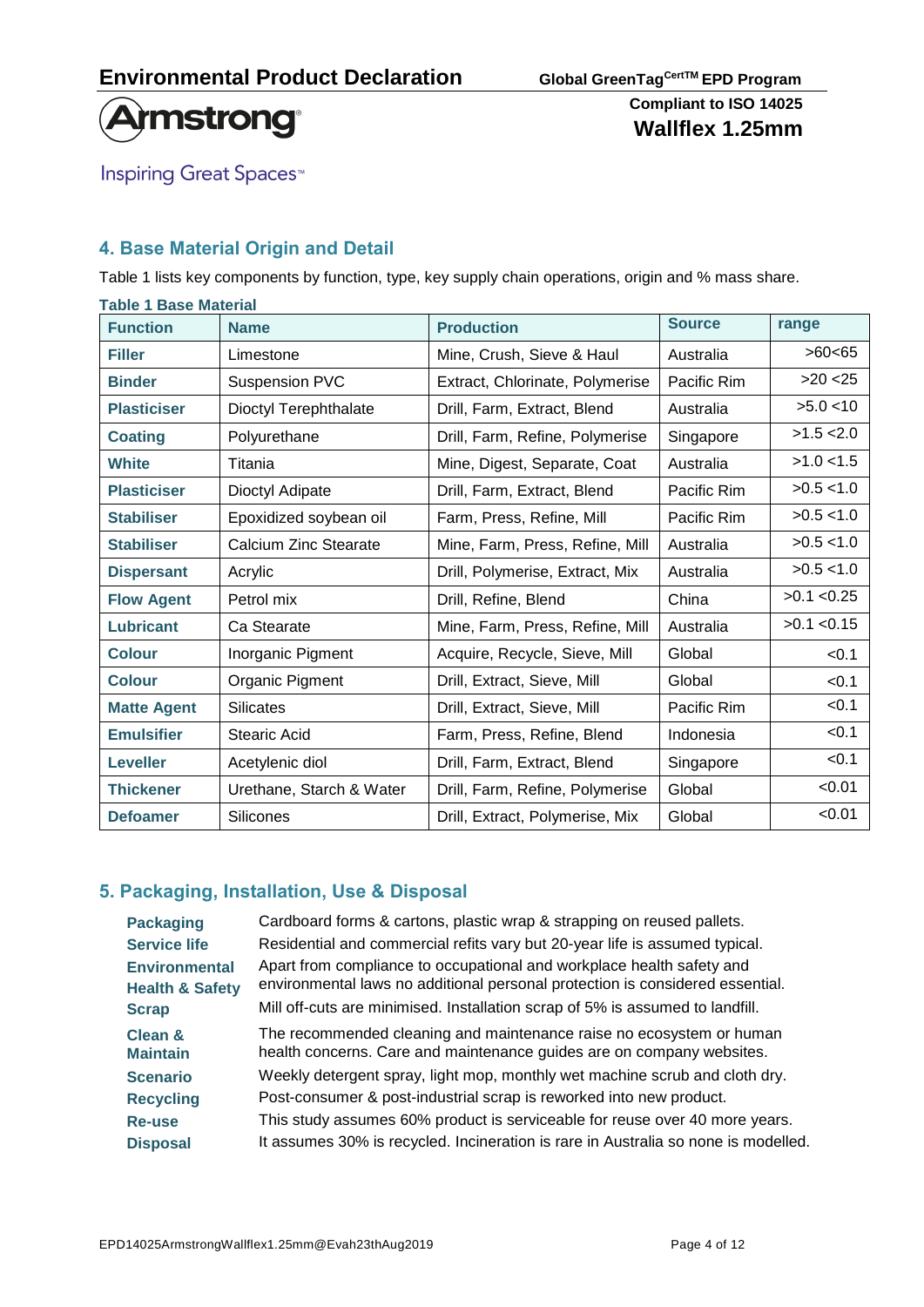

**Inspiring Great Spaces<sup>™</sup>** 

## **6. Whole of life Performance**

| <b>Health</b><br><b>Protection</b>            | The product does not contain levels of carcinogenic, toxic or hazardous<br>substances that warrant ecological or human health concern cradle to grave. It<br>passed the Ecospecifier Cautionary Assessment Process (ESCAP) and no<br>issues or red-light concerns existed for product human or ecological toxicity. |
|-----------------------------------------------|---------------------------------------------------------------------------------------------------------------------------------------------------------------------------------------------------------------------------------------------------------------------------------------------------------------------|
| <b>Effluent</b>                               | The LCI results and ESCAP raised no red-light concerns in emissions to water <sup>1</sup> .                                                                                                                                                                                                                         |
| <b>Waste</b>                                  | Cradle to grave waste to landfill was <0.01% hazardous in fuel supply chains.                                                                                                                                                                                                                                       |
| <b>Environmental</b><br><b>Protection</b>     | Continuous improvement under the maker's certified ISO14001 EMS aims to<br>avoid toxics, waste and pollution plus reduce their material and energy use.                                                                                                                                                             |
| <b>Environmental</b><br><b>Health Effects</b> | Installed products are certified as having VOC's compliant with Green Star®<br>IEQ VOC credits for indoor environment <sup>2</sup> quality credits. No other potential in-<br>use impacts on environment or health are known.                                                                                       |

### **7. Life Cycle Inventory Results**

Table 2 is an inventory of gross mass water and energy use as impacts/m2 functional unit for 20 years product use.

| <b>Total Input use of</b>         | <b>Unit</b> | <b>Result</b> |
|-----------------------------------|-------------|---------------|
| <b>Product Mass</b>               | kq          | 2.1           |
| <b>Embodied Water</b>             | kl          | 231           |
| <b>Gross Energy and Feedstock</b> | MJ          |               |

#### **Table 2 Cradle to Grave Inventory of Flows/Functional Unit**

### **8. Life Cycle Impact Results**

Table 3 shows the Life Cycle Impact Assessment results/m<sup>2</sup> functional unit for 20 years product use.

**Table 3 Cradle to Grave Potential Impact Results/ Functional Unit**

| <b>Evaluation Category</b>       | <b>Unit</b>            | <b>Result</b> |
|----------------------------------|------------------------|---------------|
| <b>Global warming Potential</b>  | kg CO <sub>2e</sub>    | 5.1           |
| <b>Ozone Depletion</b>           | $kg$ R11 $_e$          | $1.4E-09$     |
| Acidification                    | kg SO <sub>2e</sub>    | 0.18          |
| <b>Ecosystem Quality Damages</b> | PDF*m <sup>2*</sup> yr | 4.8E-05       |
| <b>Human Health Damages</b>      | DALY                   | 4.8E-04       |
| <b>Fossil Fuel Depletion</b>     | MJ <sub>surplus</sub>  | 4.5           |
| <b>Mineral Resource</b>          | MJsurplus              | 0.044         |
| EcoIndicator 99                  | ecopoint               | 0.32          |

<sup>1</sup> In accordance with national standards in ANZECC Guideline for Fresh & Marine Water Quality (2000) 2 In accordance with national standards and practice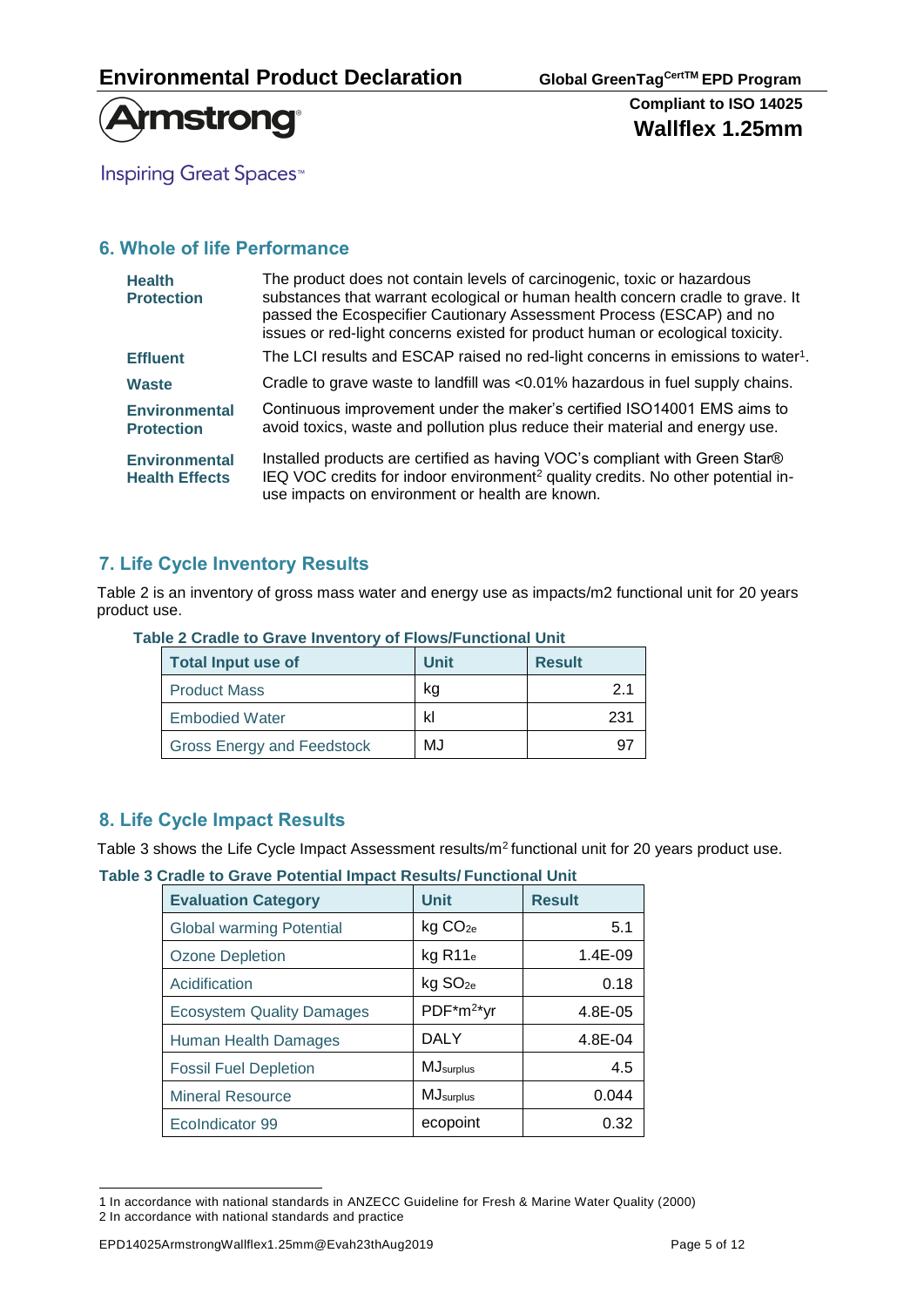



**Inspiring Great Spaces<sup>™</sup>** 

## **9. Supply Chain Modelling**

Processes to acquire, refine, transport, fabricate, coat, use, clean, repair, reuse and dispose of metal, masonry, ceramic, timber, glass, plastic and composites are modelled.

A flow chart in Figure 2 shows key product supply chain operations from cradle to fate including:

- Mining, extracting and refining resources to make commodities and packaging;
- Acquiring, cultivating, harvesting, extracting, refining produce and biomass;
- Fuel production to supply power and process energy and freight;
- Chemicals use in processing resources, intermediates and ancillaries;
- Process energy, fuel and freight of resources, intermediates and ancillaries;
- Use, cleaning, recoating, repair, recycling, re-use and landfill, as well as
- Infrastructure process energy transformed and material wear loss e.g. tyres.

| oxidation→ aniline - benzene<br>polymerise                                                                          | coal                      |
|---------------------------------------------------------------------------------------------------------------------|---------------------------|
| nitric acid<br>ammonia<br>dinitro<br>toluene<br><b>VCM</b>                                                          | gas                       |
| syngas oxychlomate<br>toluene <mark>l</mark><br>diamine<br>DCE-<br>toluene<br>The Evah Institute                    | water                     |
| Η,<br>reform<br>propane Polyoxypropylene<br>thermal<br>$H_2SO_4$<br>Cl <sub>2</sub><br>steam                        |                           |
| $C_2H_2$<br>TDI<br>(PP giyco∏→ glycerol)<br>ethane<br>wind                                                          | hydro                     |
| purify brine<br>polyoxyethylene<br>POP<br>Electrobrine<br>→ HCI                                                     | grid                      |
| <b>I-Extract brine</b><br>PEG<br>solar<br>chloromethane                                                             | power                     |
| polyols coafing<br>saponify<br>methanol.<br>methane<br>SPVC<br>lard                                                 |                           |
| <b>T</b> : farm herd<br>DOTP<br>.chlorosilane                                                                       |                           |
| propylene - phthalic anhydride<br><b>I</b> extract quartz<br>Silicon<br>plasticiser                                 |                           |
| <b>Maile</b><br>blue<br>process <sub>a</sub> natural                                                                |                           |
| <b>P</b> extract gas<br>brown<br>gas<br>Cu phthalocyanine<br>methane<br>vellow                                      |                           |
| $green \rightarrow$ pigment<br><b>Achemical</b><br>refine oil → naphtha→ cracking<br>Nickel-NiOx<br>zblack          |                           |
| smelt<br>pigment<br>$\mathbf{I}$ extract crude<br>red<br><b>Copper</b><br>white                                     |                           |
| <b>*ibickener</b><br><b>Titania</b><br>crush electrowin                                                             |                           |
| <b>1</b> mine ore<br>stabiliser<br>stabiliser                                                                       |                           |
| $\blacksquare$ mine ore $\rightarrow$ crush $\rightarrow$ pellet $\rightarrow$ digest<br>filler<br>oil-<br>stearate |                           |
| packaging<br>Cuarry fill<br>screen-calcine<br>tallow                                                                |                           |
| fatty<br>acid<br>A2 Transport<br>NaCl<br>extractbrine<br>purify                                                     | A1 Supply<br>Raw material |
| Solvay NaOH render<br>Tinear<br>PEPHA<br>A1 Make<br>Waliflex 1.25                                                   | C4 Disposal <sup>1</sup>  |
| nurse call, fatten herd butcher<br><b>I</b> grazeherd<br>wet                                                        | C <sub>3</sub> Waste      |
| stover)<br><b>graze</b><br>A4 Transport<br>mill<br>[Egrowgrass]<br>silage<br>feed                                   | <b>Processing</b>         |
| fill<br>enzymolysis<br>A5 Construct<br>thresh                                                                       | C <sub>2</sub> Transport  |
| $\prod$ grow crop<br>harvest → steep → extract of<br>oleic acid<br>B <sub>1</sub> Use<br>ESBO                       | C1 Demolish               |
| harvest)→ steep → press bean → repoxidise oil<br>I grow soy<br>B2 Maintain<br>→manual                               |                           |
| <b>Chip→pulp</b> →paper<br><b>label</b><br>cardboard<br>1  grow forest → all<br><b>B3 Repair</b>                    | B7 Water in use           |
| board<br>•§aw}→fumber}→wood pallet)                                                                                 | <b>B6 Energy in use</b>   |
| <b>B4 Replace</b>                                                                                                   | <b>B5 Refurbish</b>       |

**Figure 2 Major Product Operations**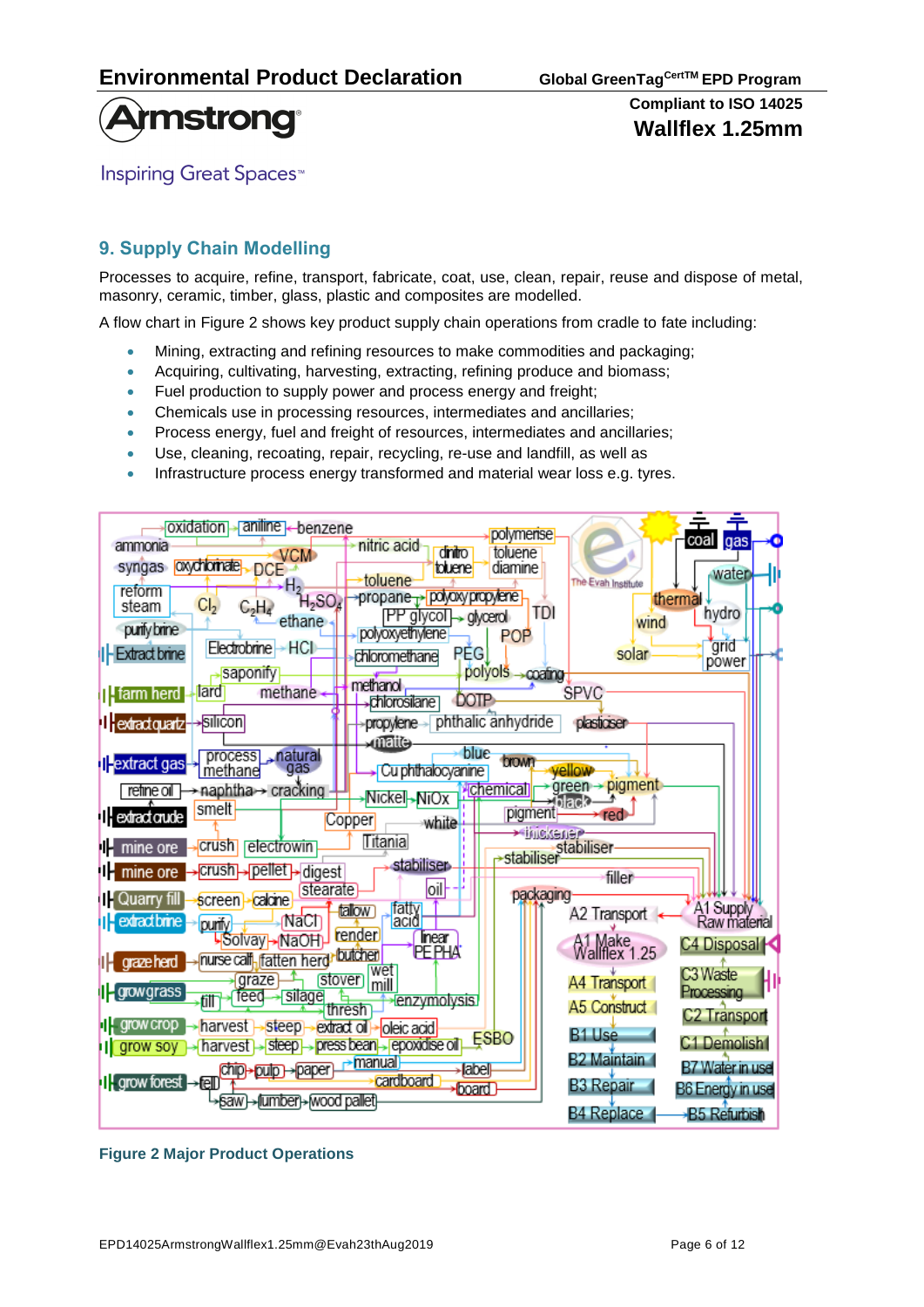

**Inspiring Great Spaces<sup>™</sup>** 

# **10. Life Cycle Assessment Method**

| <b>LCA Author</b><br><b>Study Period</b><br><b>LCA Method</b><br><b>LCIA</b> method | The Evah Institute as described at www.evah.com.au<br>Factory data was collected from 2016 to 2018<br>The Evan Institute<br>Compliant with ISO 14040 and ISO 14044 Standards<br>EcoIndicator 99 Life Cycle Impact (LCIA) Assessment                                                                                                                          |                                                                                   |           |                |                                   |              |                                                        |                |        |           |           |             |             |               |          |                    |           |           |
|-------------------------------------------------------------------------------------|--------------------------------------------------------------------------------------------------------------------------------------------------------------------------------------------------------------------------------------------------------------------------------------------------------------------------------------------------------------|-----------------------------------------------------------------------------------|-----------|----------------|-----------------------------------|--------------|--------------------------------------------------------|----------------|--------|-----------|-----------|-------------|-------------|---------------|----------|--------------------|-----------|-----------|
| Scope                                                                               |                                                                                                                                                                                                                                                                                                                                                              | Cradle to Fate including all supply chain phases and stages depicted in Figure 2. |           |                |                                   |              |                                                        |                |        |           |           |             |             |               |          |                    |           |           |
| <b>Phases</b>                                                                       | The LCA covered all known flows in all known stages cradle to end of life fate.                                                                                                                                                                                                                                                                              |                                                                                   |           |                |                                   |              |                                                        |                |        |           |           |             |             |               |          |                    |           |           |
| <b>Assumptions</b>                                                                  | Typical use is to Australian Facility Management professional practice.                                                                                                                                                                                                                                                                                      |                                                                                   |           |                |                                   |              |                                                        |                |        |           |           |             |             |               |          |                    |           |           |
| <b>Scenarios</b>                                                                    | Use, cleaning, maintenance plus disposal and re-use were scenario-based using<br>Facility Management Association denoted and published typical operations.                                                                                                                                                                                                   |                                                                                   |           |                |                                   |              |                                                        |                |        |           |           |             |             |               |          |                    |           |           |
| <b>System</b><br><b>Boundaries</b>                                                  | The LCA system boundary depicted in Figure 3 includes all operations A1-A3<br>production with upstream supply & transport; A4 package & deliver & A5 construct;<br>B1 use with cleaning, B2 maintain, B3 repair, B5 refurbish, C1 demolish, C2<br>transport and C4 disposal.                                                                                 |                                                                                   |           |                |                                   |              |                                                        |                |        |           |           |             |             |               |          |                    |           |           |
| <b>Processes</b>                                                                    | All significant resource acquisition, water, fuel & energy use, power generation &<br>distribution, freight, refining, intermediates, manufacture, scrap re-use, packing and<br>dispatch, installation, use, maintenance, landfill waste and emission flows from all<br>supply chain operations involved to make, pack and install the product are included. |                                                                                   |           |                |                                   |              |                                                        |                |        |           |           |             |             |               |          |                    |           |           |
| Modeling                                                                            |                                                                                                                                                                                                                                                                                                                                                              |                                                                                   | Actual    |                |                                   | Scenarios    |                                                        |                |        |           |           |             |             |               |          |                    | Potential |           |
| <b>Phases</b>                                                                       |                                                                                                                                                                                                                                                                                                                                                              |                                                                                   | Produce   |                | Construct                         |              | Building Fabric &<br>Operation                         |                |        |           |           |             | End of life |               |          | Beyond<br>Boundary |           |           |
| <b>Modules</b>                                                                      |                                                                                                                                                                                                                                                                                                                                                              | A1.                                                                               |           | $A2$ $A3$ $A4$ |                                   | A5           | <b>B1</b>                                              | B <sub>2</sub> | B3     | <b>B4</b> | <b>B5</b> | C1 C2 C3C4  |             |               |          | D1.23              |           |           |
| <b>Unit Operations</b>                                                              |                                                                                                                                                                                                                                                                                                                                                              | Resource supply                                                                   | Transport | Manufacturing  | Transport                         | Construction | š<br>B6 Operating Energy use<br>B7 Operating Water use | aintain<br>53  | Repair | Replace   | Refurbish | molish<br>홍 | Fransport   | Process Waste | Disposal | Reuse              | Recovery  | Recycling |
| <b>Cradle to Grave</b>                                                              |                                                                                                                                                                                                                                                                                                                                                              | Mandatory                                                                         |           |                |                                   |              | Mandatory for each and every phase                     |                |        |           |           |             |             |               |          |                    | Optional  |           |
| <b>Cradle to Gate+options</b><br><b>Cradle to Gate</b>                              |                                                                                                                                                                                                                                                                                                                                                              | each phase                                                                        |           |                | Optional for each and every phase |              |                                                        |                |        |           |           |             | Optional    |               |          |                    |           |           |

### *Figure 3 Phases and Stages Cradle to Grave*

Evah industry databases cover all known domestic and global scope 1 and 2 operations. They exclude scope 3 burdens from capital facilities, equipment churn, noise and dehydration as well as incidental activities and employee commuting. The databases exist in top zones of commercial global modelling and calculating engines. Electricity supply models in active databases are updated annually.

As each project is modelled and new data is available the databases are updated and audited by external Type 1 ecolabel certifiers. Quality control methods are applied to ensure:

- Coverage of place in time with all information<sup>3</sup> for each dataset noted, checked and updated;
- Consistency to Evah guidelines for all process technology, transport and energy demand;
- Completeness of modelling based on in-house reports, literature and industry reviews;
- Plausibility in 2-way checks of LCI input and output flows of data checked for validity, plus Mathematical correctness of all calculations in mass and energy balance cross checks.

EPD14025ArmstrongWallflex1.25mm@Evah23thAug2019 Page 7 of 12 3 Jones D G (2004) LCI Database for Commercial Building Report 2001-006-B-15 Icon.net, Australia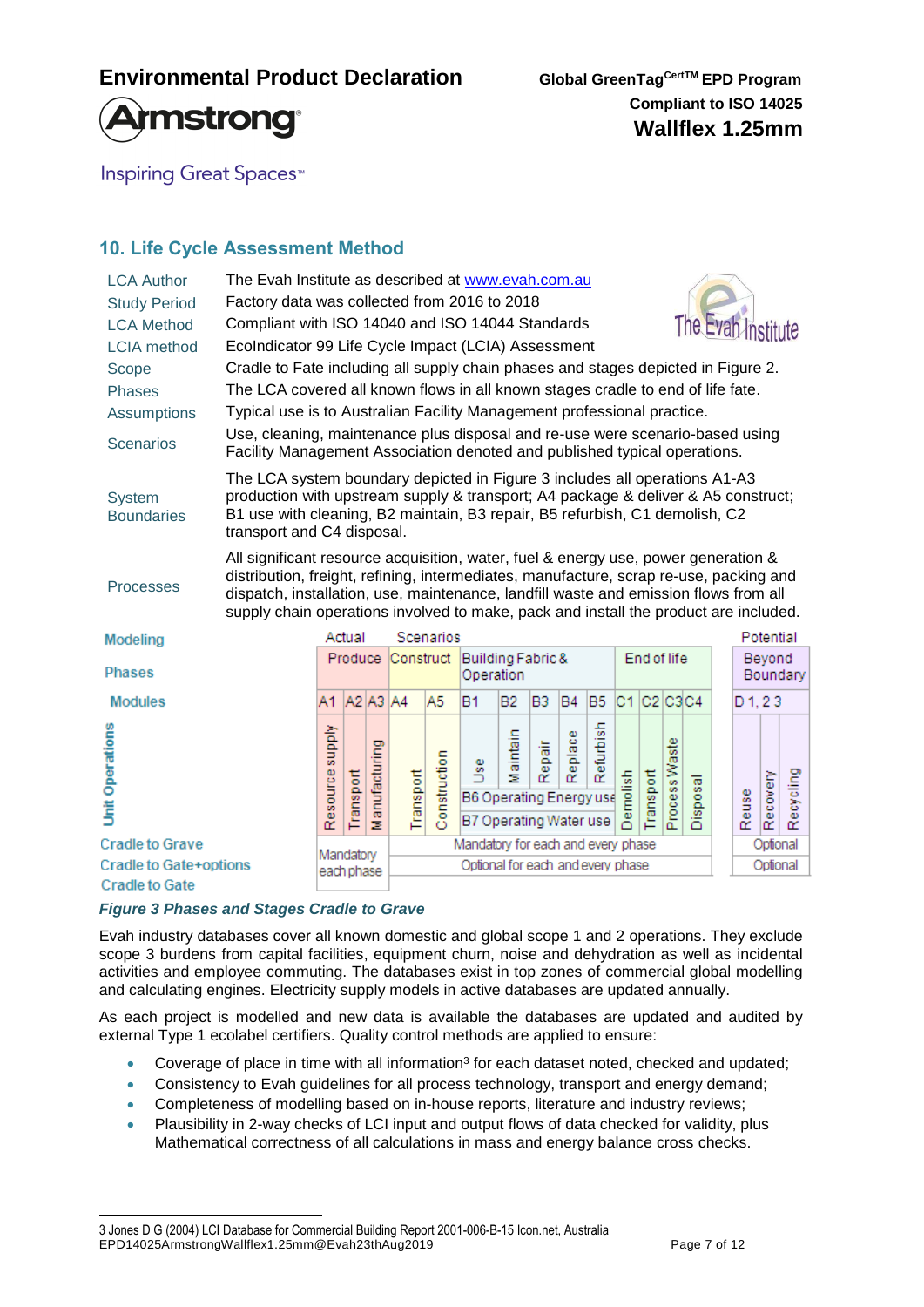

**Inspiring Great Spaces**<sup>™</sup>

# **11. Data Sources Representativeness and Quality**

Primary data used for modelling the state of art of each operation includes all known process for:

- 
- 
- Technology sequences; Reliance on raw and recycled material;
	- **Energy and water use;**  High and reduced process emissions;
	- Landfill and effluent plus **•** Freight and distribution systems.

Primary data is sourced from clients, annual reports and their publications on corporate locations, logistics, technology use, market share, management systems, standards and commitment to improved environmental performance. Information on operations is also sourced from client:

- Supply chain mills, their technical manuals, corporate annual reports and sector experts, and
- Manufacturing specifications websites and factory site development licensed applications.

Background data is sourced from the International Energy Agency, IBISWorld, USGS Minerals, Franklin Associates, Boustead 6, Plastics Europe, CML2, Simapro 8, EcoInvent 3 and NREL USLCI model databases. Information on operations is also sourced from:

- Library, document, NPI and web searches, review papers, building manuals and
- Global Industry Association and Government reports on Best Available Technology (BAT).

For benchmarking, comparison and integrity checks inventory data is developed to represent BAT, business as usual and worst practice options with operations covering industry sector supply and infrastructure in Australia and overseas.

Such technology, performance and license conditions were modelled and evaluated across mining, farming, forestry, freight, infrastructure and manufacturing and building industry sectors since 1995.

As most sources do not provide estimates of accuracy, a pedigree matrix of uncertainty estimates to 95% confidence levels of geometric standard deviation<sup>2</sup> ( $\sigma_g$ ) is used to define quality as in Table 4<sup>4</sup>.

| <b>Correlation</b> | Metric $\sigma_q$ | $U \pm 0.01$               | $U \pm 0.05$   | $U \pm 0.10$  | $U \pm 0.20$ | $U \pm 0.30$ |
|--------------------|-------------------|----------------------------|----------------|---------------|--------------|--------------|
| <b>Reliability</b> | <b>Reporting</b>  | site audit                 | expert verify  | region        | sector       | academic     |
|                    | <b>Sample</b>     | >66% trend                 | >25% trend     | $>10\%$ batch | >5% batch    | <1% batch    |
| <b>Completion</b>  | <b>Including</b>  | $>50\%$<br>>25%<br>$>10\%$ |                | $>5\%$        | $< 5\%$      |              |
|                    | <b>Cut-off</b>    | $0.01\%$ w/w               | $0.05\%$ w/w   | $0.1\%$ w/w   | $0.5\%$ w/w  | $1\%$ w/w    |
| <b>Temporal</b>    | <b>Data Age</b>   | <3 years                   | $\leq$ 5 years | <10 years     | <15 years    | >16 years    |
|                    | <b>Duration</b>   | >3 years                   | <3 years       | <2 years      | 1 year       | <1 year      |
| Geography          | <b>Focus</b>      | process                    | line           | plant         | corporate    | sector       |
|                    | Range             | continent                  | nation         | plant         | line         | process      |
| <b>Technology</b>  | <b>Typology</b>   | actual                     | comparable     | in class      | convention   | in sector    |

#### **Table 4 Data Quality Parameters and Uncertainty (U)**

No data set with >±30% uncertainty is used without notation in the LCA as well as the EPD.

<sup>4</sup> Evah Institute data quality control system accords with UNEP SETAC Global LCI Database Quality 2010 Guidelines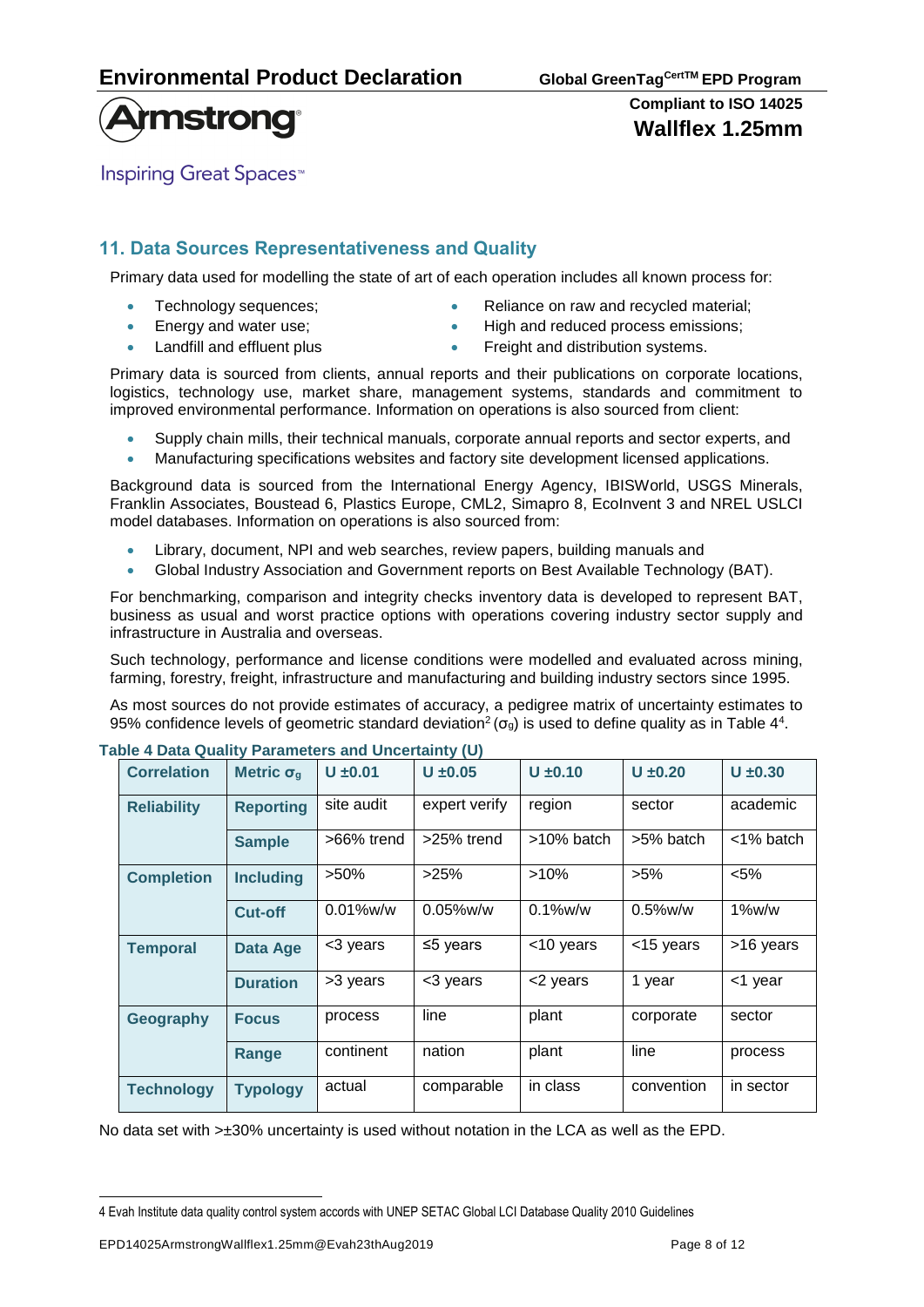

**Inspiring Great Spaces<sup>™</sup>** 

## **12. Supply Chain Modelling Assumptions**

Australian building sector rules and Evah assumptions applied are defined in Table 5.

|                        | <b>Table 5 Scope Boundaries Assumptions and Metadata</b>                                    |
|------------------------|---------------------------------------------------------------------------------------------|
| <b>Quality/Domain</b>  | <b>National including Import and Export</b>                                                 |
| Process Model          | Typical industry practice with currently most common or best (BAT) technology               |
| Resource flows         | Regional data for resource mapping, fuels, energy, electricity and logistics                |
| Temporal               | Project data was collated from 2015 to 2017                                                 |
| Geography              | Designated client, site, regional, national, Pacific Rim then European jurisdiction         |
| Representation         | Designated client, their suppliers and energy supply chains back to the cradle              |
| Consistency            | Model all operations by known given operations with closest proximity                       |
| Technology             | Pacific Rim industry supply chain technology typical of 2015 to 2019                        |
| <b>Functional Unit</b> | Typical product usage with cleaning& disposal/m <sup>2</sup> over the set year service life |
| <b>System Control</b>  |                                                                                             |
| <b>Primary Sources</b> | Clients and supplier mills, publications, websites, specifications & manuals                |
| <b>Other Sources</b>   | IEA 2019, GGT 2019, Boustead 2013, Simapro 2016, IBIS 2019, Ecolnvent 2019                  |
| Data mix               | Power grid and renewable shares updated to latest IEA 2019 reports                          |
| Operational            | Company data for process performance, product share, waste and emissions                    |
| Logistics              | Local data is used for power, fuel mix, water supply, logistics share & capacity            |
| New Data Entry         | VliegLCA, Evah Institute 2019; Global Green Tag Researchers 2019                            |
| Data Generator         | Manufacturers, Evah Institute 2019; GGT 2019; Meta: IBIS 2019, Other pre 2019               |
| Data Publisher         | The Evah Institute Pty Ltd to Global GreenTag and designated client only                    |
| Persons input          | All contributors cited in Evah & Global GreenTag records or websites                        |
| Data Flow & Mix        |                                                                                             |
| System Boundary        | Earth's cradle of all resource & emission flows to end of use, fitout or build life         |
| System flows           | All known from and to air, land, water and community sources & sinks                        |
| Capital inclusions     | Natural stocks, industry stockpiles, capital wear, system losses and use                    |
| <b>Arid Practice</b>   | Dry technology adopted; Water use is factored by 0.1 as for e.g. mining                     |
| Transportation         | Distance >20% than EU; >20% fuel efficient larger vehicles, load & distance                 |
| Industrial             | Company or industry sector data for manufacturing and minerals involved                     |
| Mining                 | All raw material extraction is based on Australian or Pacific Rim technology                |
| Imported fuel          | Mix is from nearest sources is e.g. UAE, SE Asia, Canada or New Zealand                     |
| Finishes               | Processing inputs with finishing burdens are factored in. If not, that is denoted           |
| <b>Validation</b>      |                                                                                             |
| Accuracy               | 10 <sup>th</sup> generation study is $\pm$ 5 to 15% uncertain due to some background data   |
| Completeness           | All significant operations are tracked and documented from the cradle to grave              |
| Precision              | Tracking of >90% flows applies a 90:10 rule sequentially to 99.9% and beyond                |
| Allocation             | %100 to co products on reaction stoichiometry by energetic or mass fraction                 |
| <b>Burdens</b>         | All resource use from & emissions to community air land, water is included                  |
| Plausibility           | Results are checked and benchmarked against BAT, BAU & worst practice                       |
| Sensitivity            | Calculated U is reported & compared to libraries of Bath U RICE & Ecolnvent 3.2             |
| <b>Validity Checks</b> | Are made versus Plastics Europe, Ecobilan, GaBi & or Industry LCA Literature                |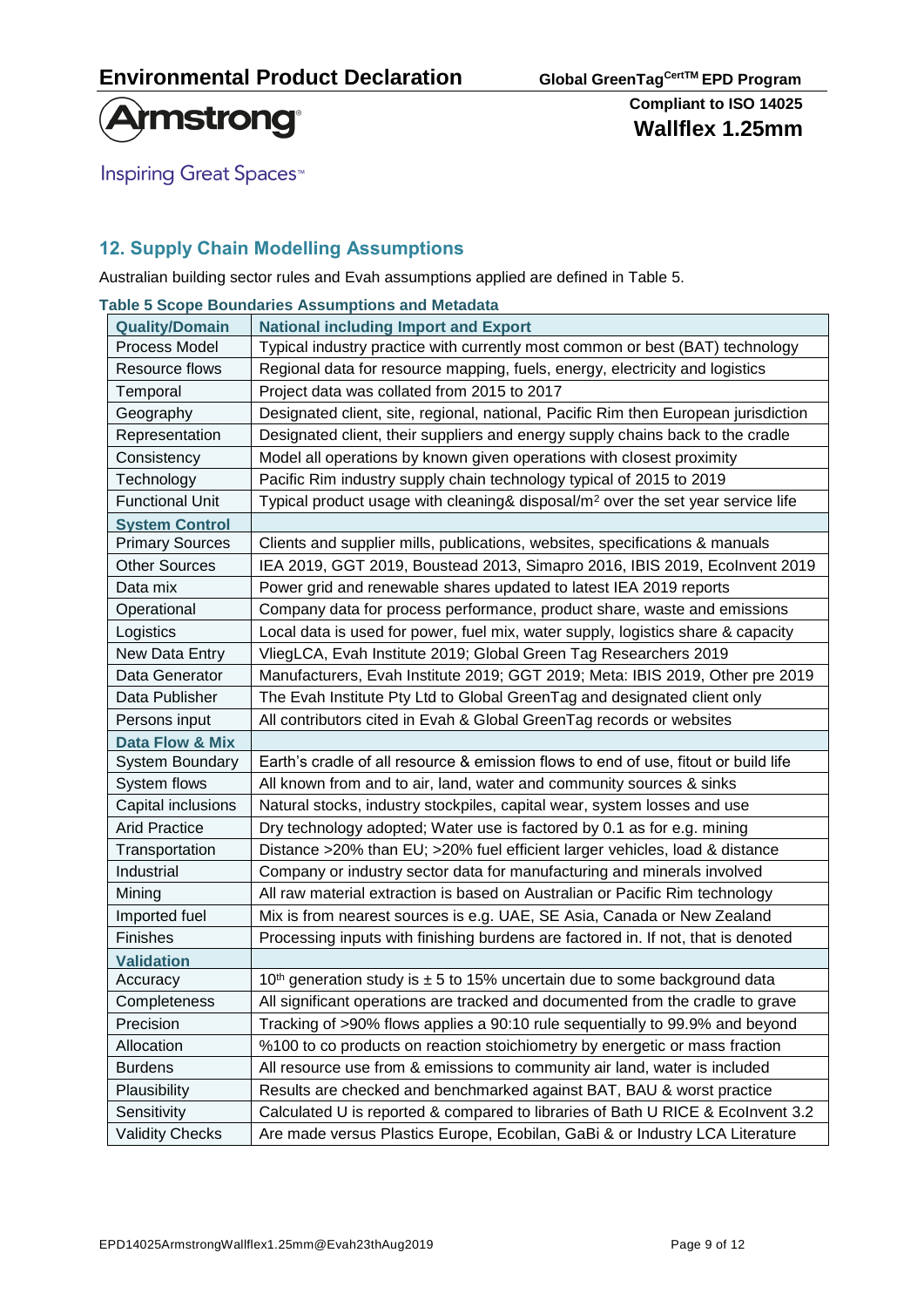

**Inspiring Great Spaces**<sup>™</sup>

## **13. References for this LCA & EPD**

Australian & New Zealand [\(ANZECC\) Guidelines For Fresh & Marine Water Quality](http://www.environment.gov.au/topics/water/water-quality/national-water-quality-management-strategy) (2000) <http://www.environment.gov.au/water/quality/national-water-quality-management-strategy> Basel Convention (2011) Control of Transboundary Movement of Hazardous Waste & Disposal <http://www.basel.int/portals/4/basel%20convention/docs/text/baselconventiontext-e.pdf> Boustead (2014) Model 6 LCI database<http://www.boustead-consulting.co.uk/publicat.htm> USA & UK EcoInvent (2016) LCI Model 3 database<http://www.ecoinvent.ch/> EcoInvent, Switzerland Evah (2019) LCA Tools, Databases & Methodology at<http://www.evah.com.au/tools.html> Franklin Associates (2019) US LCI Database <http://www.fal.com/index.html> Eastern Research Group US GreenTag™ Certification (2019) [http://www2.ecospecifier.org/services\\_offered/greentag\\_certification](http://www2.ecospecifier.org/services_offered/greentag_certification) GreenTag™ (2019) Product Category Rules<http://www.globalgreentag.com/greentag-epd-program> Jones D., Mitchell. P. & Watson P. (2004) LCI Database for Australian Commercial Building Material: Report 2001-006-B-15, Sustainable Built Assets, CRC for Construction Innovation Jones D.G et al. (2009) Chapter 3: Material Environmental LCA in Newton P et al., (eds) Technology, Design & Process Innovation in the Built Environment, Taylor & Francis, UK IBISWorld (2014) Market Research,<http://www.ibisworld.com.au/> IBISWorld Australia International Energy Agency (2019) Energy Statistics<http://www.iea.org/countries/membercountries/> ISO 9001:2008 Quality Management Systems Requirements ISO 14001:2004 Environmental management systems: Requirements with guidance for use ISO 14004:2004 EMS: General guidelines on principles, systems & support techniques ISO 14015:2001 EMS: Environmental assessment of sites & organizations (EASO) ISO 14020:2000 Environmental labels & declarations — General principles ISO 14024:2009 Environmental labels & declarations -- Type I Principles & procedures ISO 14025:2006 Environmental labelling & declarations Type III EPDs Principles & procedures ISO 14031:1999 EM: Environmental performance evaluation: Guidelines ISO 14040:2006 EM: Life cycle assessment (LCA): Principles & framework ISO 14044:2006 EM: LCA: Requirement & guideline for data review: LCI; LCIA, Interpretation results ISO 14064:2006 EM: Greenhouse Gases: Organisation & Project reporting, Validation & verification ISO 15392:2008 Sustainability in building construction General principles ISO 15686-1:2011 Buildings & constructed assets Service life planning Part 1: General principles ISO 15686-2:2012 Buildings & constructed assets Service life (SL) planning Part 2: prediction ISO 15686-8:2008 Buildings & constructed assets SL planning Part 8: Reference & estimation ISO 21929-1:2011 Sustainability in building construction Sustainability indicators Part 1: Framework ISO 21930:2007 Building construction: Sustainability, Environmental declaration of building products ISO/TS 21931-1:2010 Sustainability in building construction: Framework for assessment, Part 1: ISO 21932:2013 Sustainability in buildings and civil engineering works -- A review of terminology Plastics Europe (2019) Portal<http://www.plasticseurope.org/plastics-sustainability/eco-profiles.aspx> Pre (2016) SimaPro 8 Software, The Netherlands<http://www.pre-sustainability.com/simapro-manuals> Myhre et al, 2013, Anthropogenic and Natural Radiative Forcing Chapter 8 in Stocker et al (eds.) Climate Change 2013, AR5 of the IPCC, Cambridge U Press UK.<http://www.ipcc.ch/report/ar5/wg1/> Roache S. K. (2012) IMF Report WP/12/115 China's Impact on World Commodity Markets <http://www.imf.org/external/pubs/ft/wp/2012/wp12115.pdf> International Monetary Fund UNEP (2016) Persistent Organic Pollutants<http://www.chem.unep.ch/pops/> The UN USLCI (2019) Life-Cycle Inventory Database [https://www.lcacommons.gov/nrel/search,](https://www.lcacommons.gov/nrel/search) USA U.S. Geological Survey National Minerals (2019)<http://minerals.usgs.gov/minerals/pubs/country/> USA US EPA (2016) Database of Sources of Environmental Releases of Dioxin like Compounds in U.S <http://cfpub.epa.gov/ncea/cfm/recordisplay.cfm?deid=20797> p 1-38, 6-9, USA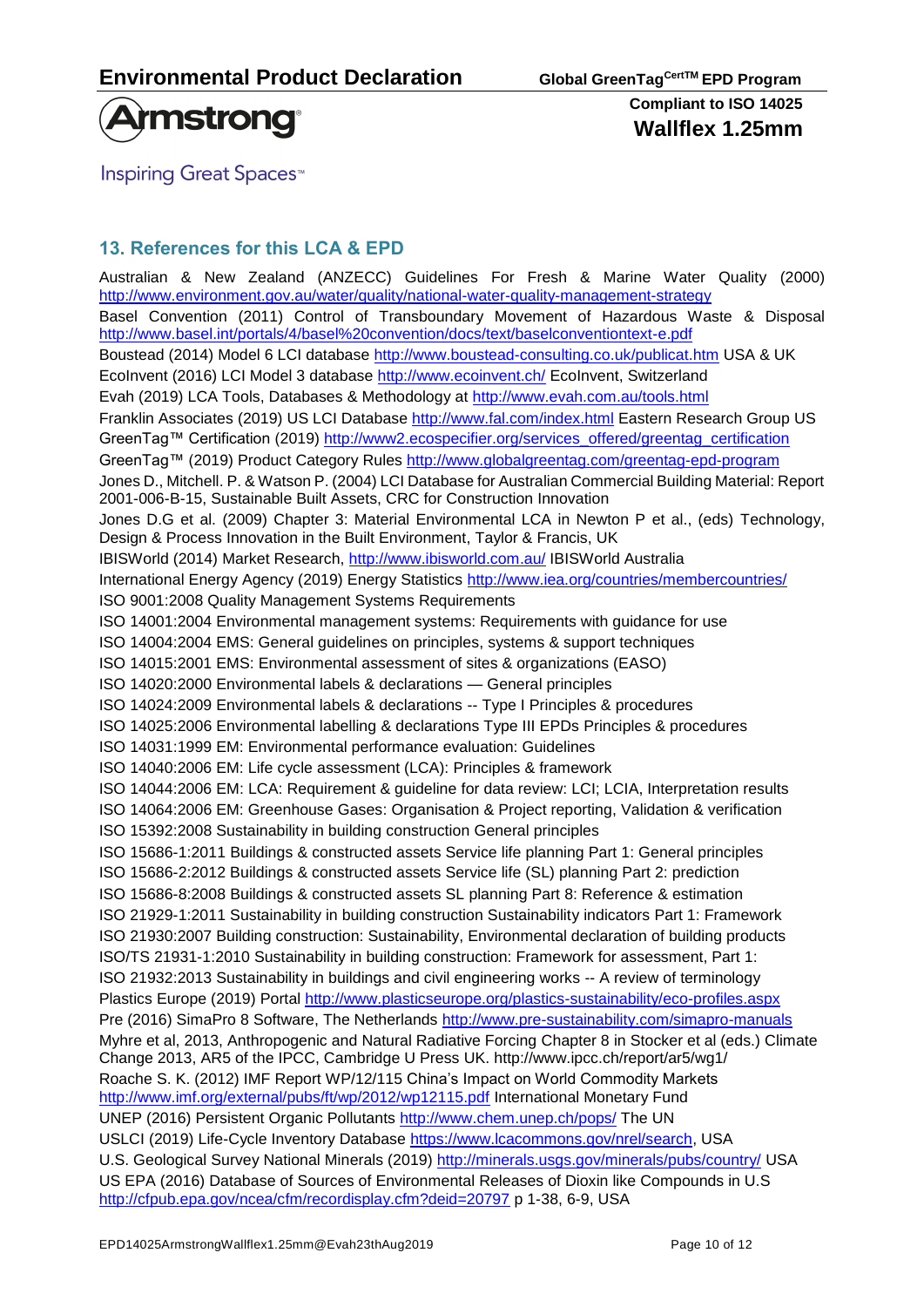

**Inspiring Great Spaces<sup>™</sup>** 

### **14. Reviewers Report Conclusions**

The independent LCA reviewer's report confirmed that the LCA project report and addition information addressed the EPD.

The verifier was not involved in developing the LCA or EPD and has no conflict of interests from their organisational position.

While the report is confidential its conclusions confirmed that documentation according to set ISO Standard requirements was provided including evidence from the:

#### **The Evah Institute, the LCA developer:**

| a) Recipes of input and output data of unit processes used for LCA calculations              | V          |  |
|----------------------------------------------------------------------------------------------|------------|--|
| b) Datasheets of measures, calculations, estimates and emails with sources as in Table 6     |            |  |
| e) References to literature and databases from which data was extracted as noted in Table 6  | $\sqrt{}$  |  |
| g) Notes on supply chain processes and scenarios satisfying requirements of this Standard    | $\sqrt{}$  |  |
| i) Embodied Energy shares as used for sensitivity analyses re ISO 14044:2006, 4.5.3.3        | $\sqrt{}$  |  |
| j) Proof percentages or figures in calculations in the end of life scenario                  | $\sqrt{}$  |  |
| k) Notes on proof of % and allocation calculations                                           | V          |  |
| o) All operations covered Vs criteria and substantiation used to determine system boundaries | $\sqrt{ }$ |  |
| <b>Product Manufacturer in:</b>                                                              |            |  |
| c) Specifications used to create the manufacturer's product                                  | $\sqrt{ }$ |  |
| d) Citations, references, specifications or regulations & data showing completeness          | $\sqrt{}$  |  |
| f) Specification demonstrating that the building product can fulfil the intended use         | V          |  |
| The Certifier Global GreenTag on:                                                            |            |  |
| I) Notes and calculation of averages of different locations yielding generic data            |            |  |

n) Procedures for data collection, questionnaires, instructions, confidentiality deeds  $\sqrt{}$ 

#### **Requiring No Evidence:**

As the EPD is cradle to grave as well as PCR compliant the independent reviewer did not need to: h) Substantiate a few stages as all stages were substantiated  $\sqrt{2}$ 

|  | p) Substantiate alternatives when no other choices and assumptions were applied |  |
|--|---------------------------------------------------------------------------------|--|

q) Demonstrate consistency for few stages as the same rules in Tables 5 and 6 applied to all.  $\sqrt{ }$